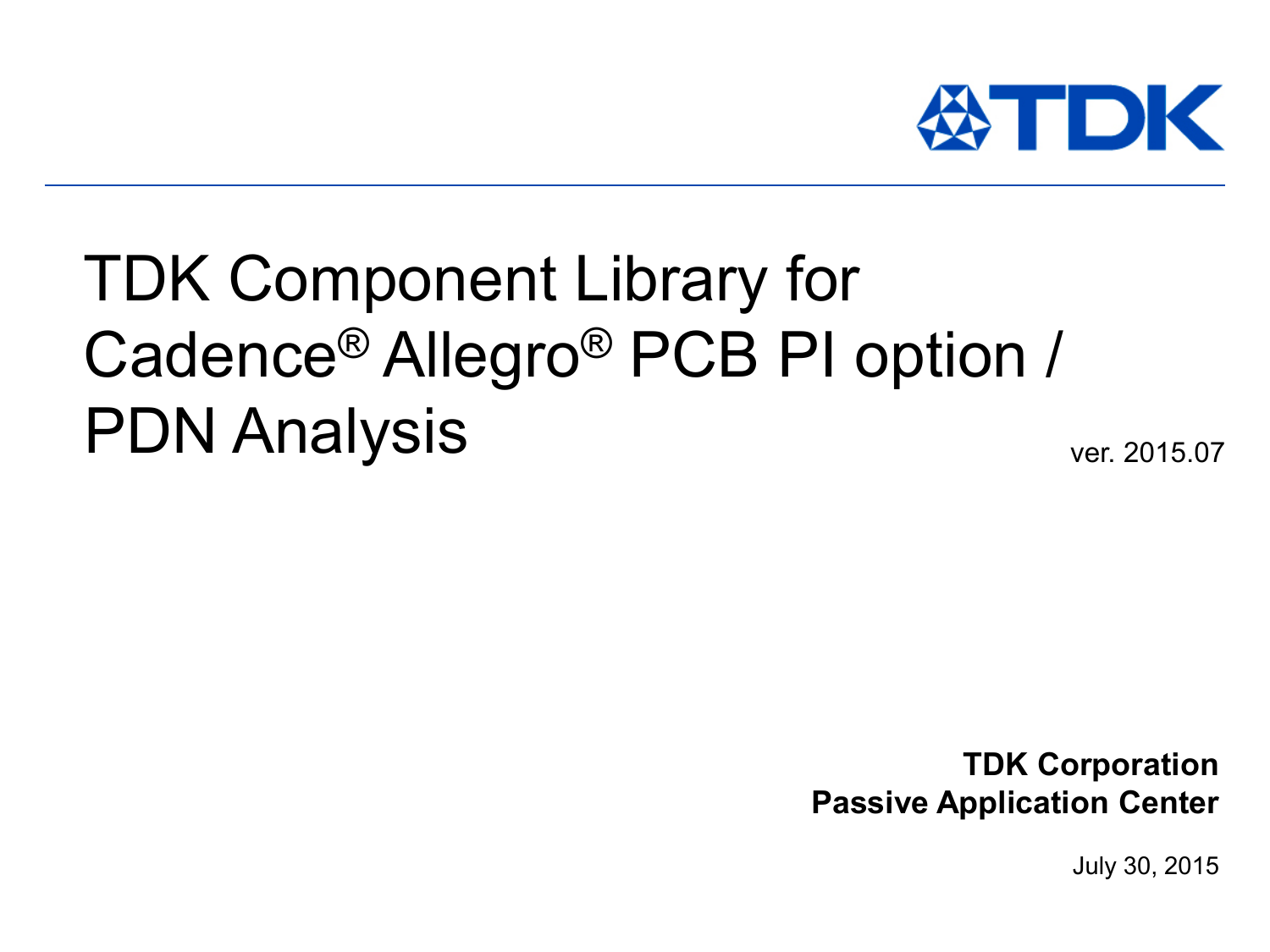

# **< Applicable condition >**

The data in this library is obtained under the condition of 25ºC, no DC bias, and small signal operation. Proper result might not be obtained if your condition is different from the above one.

# **< Terms and conditions regarding TDK Simulation Models >**

- (1) This simulation model is being provided solely for informational purposes. Please refer to the specifications of the products in terms of detailed characteristics of such products.
- (2) In no event shall TDK Corporation of any of its subsidiaries be liable for any loss or damage arising, directly or indirectly, from any information contained in this simulation model, including, but not limited to loss or damages arising from any inaccuracies, omissions or errors in connection with such information.
- (3) Any and all copyrights on this simulation model are owned by TDK Corporation. Duplication or redistribution of this simulation model without prior written permission from TDK Corporation is prohibited.
- (4) This simulation model is subject to any modification or change without any prior notice.
- (5) Neither TDK Corporation nor any of its subsidiaries shall make any warranty, express or implied, including but not limited to the correctness, implied warranties of merchantability and fitness for a particular purpose with respect to this simulation models.
- (6) The use of this simulation model shall be deemed to have consented to the terms and conditions hereof.

\* Cadence and Allegro are registered trademarks of Cadence Design Systems, Inc.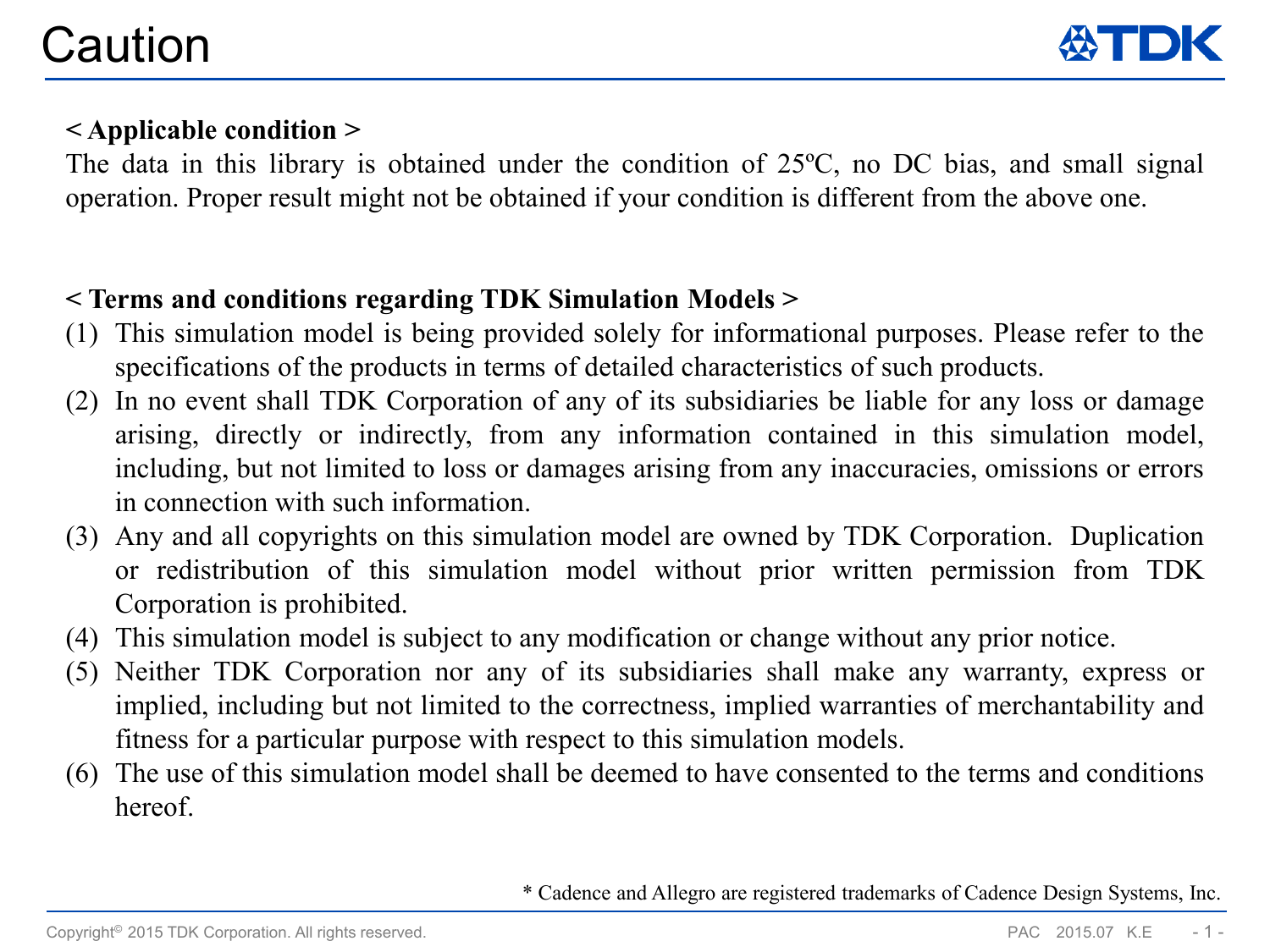

# **< How to use the library with Cadence Allegro PDN Analysis >**

How to use the library with Cadence Allegro PCB PDN Analysis is shown in the following pages.

# **< How to use the library with Cadence Allegro PCB PI option >**

Please refer to the instruction manual of Cadence Allegro PCB PI option or contact the address below.

Cadence Design Systems, Inc.: http://www.cadence.com/cadence/contact\_us/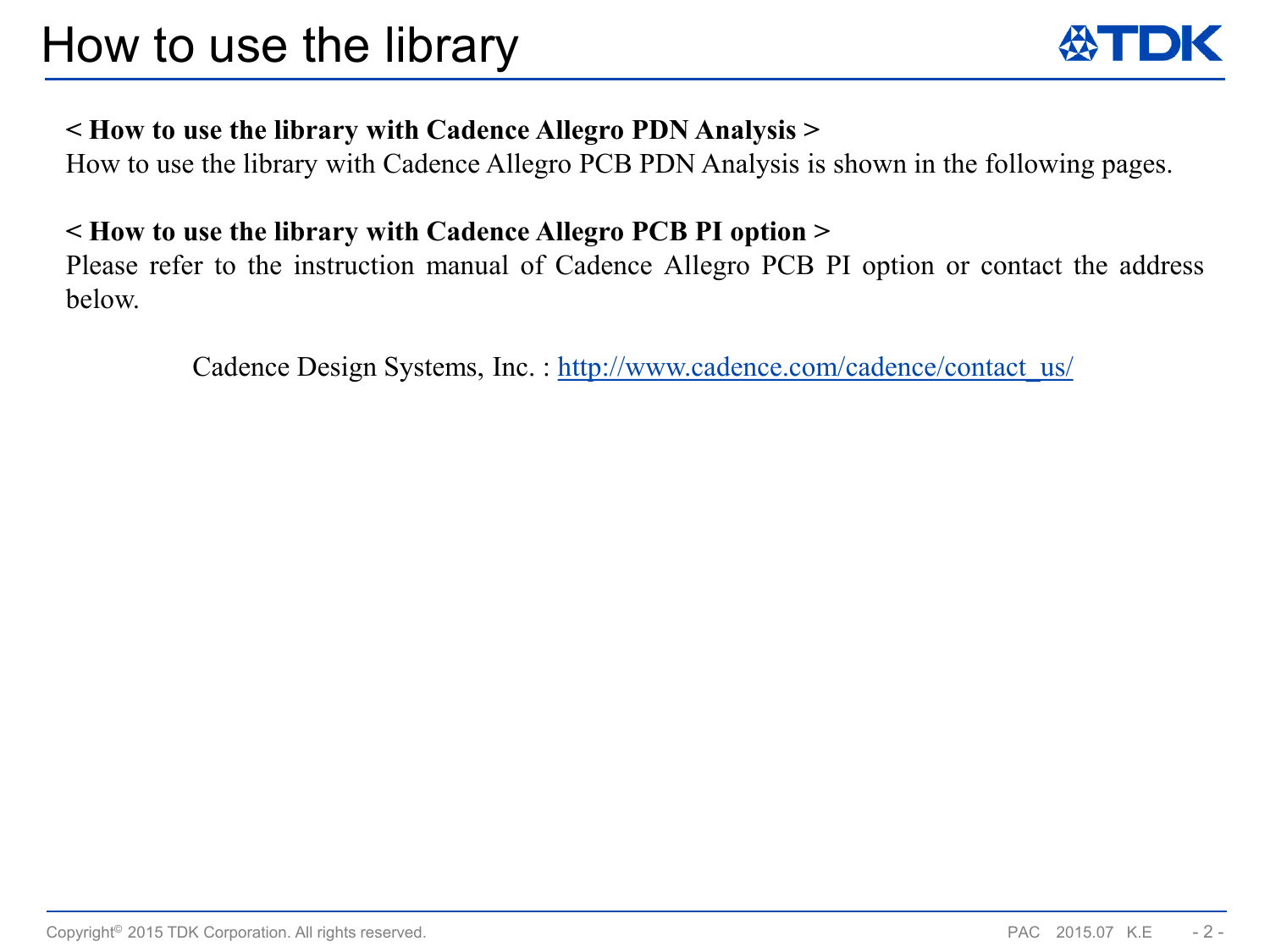# **< Unzip the install file >**

1)Unzip the zip-formatted install file (e.g. tdk\_library\_for\_allegropi\_v201507.zip) and save it at an arbitrary directory.

# **< Registration of the library folder >**

1)In SigXplorer, select Model Browser… form Analyze menu, then SI Model Browser window opens.

2)Click the Set Search Path, then Set Model Search Path window opens.

3)Click the Add Directory… and select the unzipped library folder.

4)After the registration, available model name will be shown in SI Model Browser window.

### **1)Analyze>Model Browser...**

data/ehata/Allegro/PDN

## **3) click Add Directory.... button to register the library folder**

#### **4)names of available model are shown**

SPECTRE Models

IBIS Models

All Device Libraries

Any

vices.dml

Search Path

 $\Box x$ 

 $\overline{\phantom{0}}$ 

 $\hat{=}$ 

Library Mgmt

Help

IMI Models

SPICE Models

Model Type .<br>Shi ceDevice

esignLin

SpiceDevice SniceDevice

| FlowPlan Route<br>Analyze   Tools Help | SI Model Browser                                                                                       | $ \Box$ $\times$             |                                                                                                            |                                                                                      |
|----------------------------------------|--------------------------------------------------------------------------------------------------------|------------------------------|------------------------------------------------------------------------------------------------------------|--------------------------------------------------------------------------------------|
| Initialize                             |                                                                                                        |                              | $ \Box$ $\times$<br><b>Dr</b> Set Model Search Path                                                        |                                                                                      |
| 困<br>$\mathcal{Q}$                     | HSPICE Models<br>SPECTRE Models<br>DML Models                                                          | IML Models                   |                                                                                                            |                                                                                      |
| Model Browser                          | IBIS Models                                                                                            | SPICE Models                 | Directories To Be Searched for Model Files<br>C:\Cadence\SPB 16.6\share\local\pcb\signal<br>Add Directory. | SI Model Browser                                                                     |
| Model Assignment                       | All Device Libraries<br>Library Filter                                                                 |                              | C:\Cadence\SPB_16.6\share\pob\signal                                                                       | HSPICE Models                                                                        |
| Model Dump/Refresh                     | Model Type Filter<br>  Anv                                                                             |                              | C:\user_data\CadencePI\tdk<br>Move To Top                                                                  | DML Models                                                                           |
| 僧<br>Preferences                       | Model Name Pattern                                                                                     |                              | Move Up                                                                                                    |                                                                                      |
| 笘<br>Probe                             | Model Name                                                                                             | Model Type                   |                                                                                                            | a<br>Library Filter                                                                  |
| Xtalk Table                            | 4Port                                                                                                  | ESpiceDevice                 | Move Down                                                                                                  | Model Type Filter                                                                    |
|                                        | 12<br>bla2 pos<br>BRD1_U1toU2                                                                          | BoardModel<br>DesignLink     | Move To Bottom                                                                                             | $\mathbf{r}$<br>Model Name Pattern                                                   |
| Bus Setup                              | BRD1_U1_to_BRD2_U2<br>BRD1_U2_to_BRD2_U1                                                               | DesignLink<br>DesignLink     |                                                                                                            | Model Name                                                                           |
| Bus Simulate                           | C20p_withpkg                                                                                           | ESpiceDevice                 | Remove Directory                                                                                           | 4Port<br>ACH2U12 900 2F Sp                                                           |
| <b>EMI Rule Checker</b>                | cable_espice                                                                                           | ESpiceDevice<br>ESpiceDevice | Reset To Default                                                                                           | bln2_pos                                                                             |
|                                        | capacitor20pF<br>CDSDefaultACTerminator<br>CDSDefaultInput<br>10                                       | IbisTerminator<br>IbisInput  | $\left  \cdot \right $                                                                                     | BRD1_U1toU2                                                                          |
| PDN Analysis                           | CDSDefaultInput_1p8v<br>CDSDefaultInput_2p5v<br>CDSDefaultInput_3p3v<br>CDSDefaultInput_5v<br>11<br>12 | IbisInput<br>IbisInput       | File Extensions                                                                                            | BRD1_U1_to_BRD2_U2<br>BRD1_U2_to_BRD2_U1<br>C0402C0G1C010C020E<br>C0402C0G1C020C020E |
|                                        | 13                                                                                                     | IbisInput<br>IbisInput       |                                                                                                            |                                                                                      |
|                                        | 14<br>CDSDefaultIO<br>15                                                                               | IbisI0                       | Generic IBIS: ibs                                                                                          | C0402C0G1C030C020E<br>C0402C0G1C040C020E<br>C0402C0G1C050C020E                       |
|                                        | 16<br>CDSDefaultIOMultistage<br>CDSDefaultIOWithTestLd<br>17                                           | IbisI0<br>IbisIO             | IBIS EBD:<br>ebd                                                                                           | C0402C0G1C060D020E                                                                   |
|                                        | 18<br>CDSDefaultIO 1p8v<br>$CDSDefaut+TOZnSv$                                                          | IbisI0<br>This IO            | IBIS ICM:<br>licm                                                                                          | C0402C0G1C070D020E                                                                   |
|                                        | 19<br>l۰                                                                                               |                              | IBIS Package: pkg                                                                                          | C0402C0G1C080D020E<br>C0402C0G1C090D020E                                             |
|                                        | Library:                                                                                               | Library Mgmt                 | Generic Spice: spc                                                                                         | C0402C0G1C0R5C020E                                                                   |
|                                        | Working Library: devices.dml                                                                           |                              | HSPICE Input  sp                                                                                           | C0402C0G1C101J020E<br>C0402C0G1C101K020E<br>1٥                                       |
|                                        | $Add \rightarrow$<br>Edit<br>Delete.                                                                   | Model Editor<br>Assign       | Spectre:<br>spc                                                                                            |                                                                                      |
|                                        |                                                                                                        |                              | $s^2p_s s^2p_t$<br>Touchstone:                                                                             | Library                                                                              |
|                                        | Set Search Path<br>Close                                                                               | Help<br>Refresh              | Multiple file extensions should be separated using commas.                                                 | Working Library: device                                                              |
|                                        |                                                                                                        |                              | Reset To Default                                                                                           | $Add \rightarrow$<br>Delete                                                          |
|                                        |                                                                                                        |                              |                                                                                                            |                                                                                      |
|                                        | <b>2)Set Search Path button</b>                                                                        |                              | 0K<br>Help<br>Cancel                                                                                       | Set Sea<br>Close                                                                     |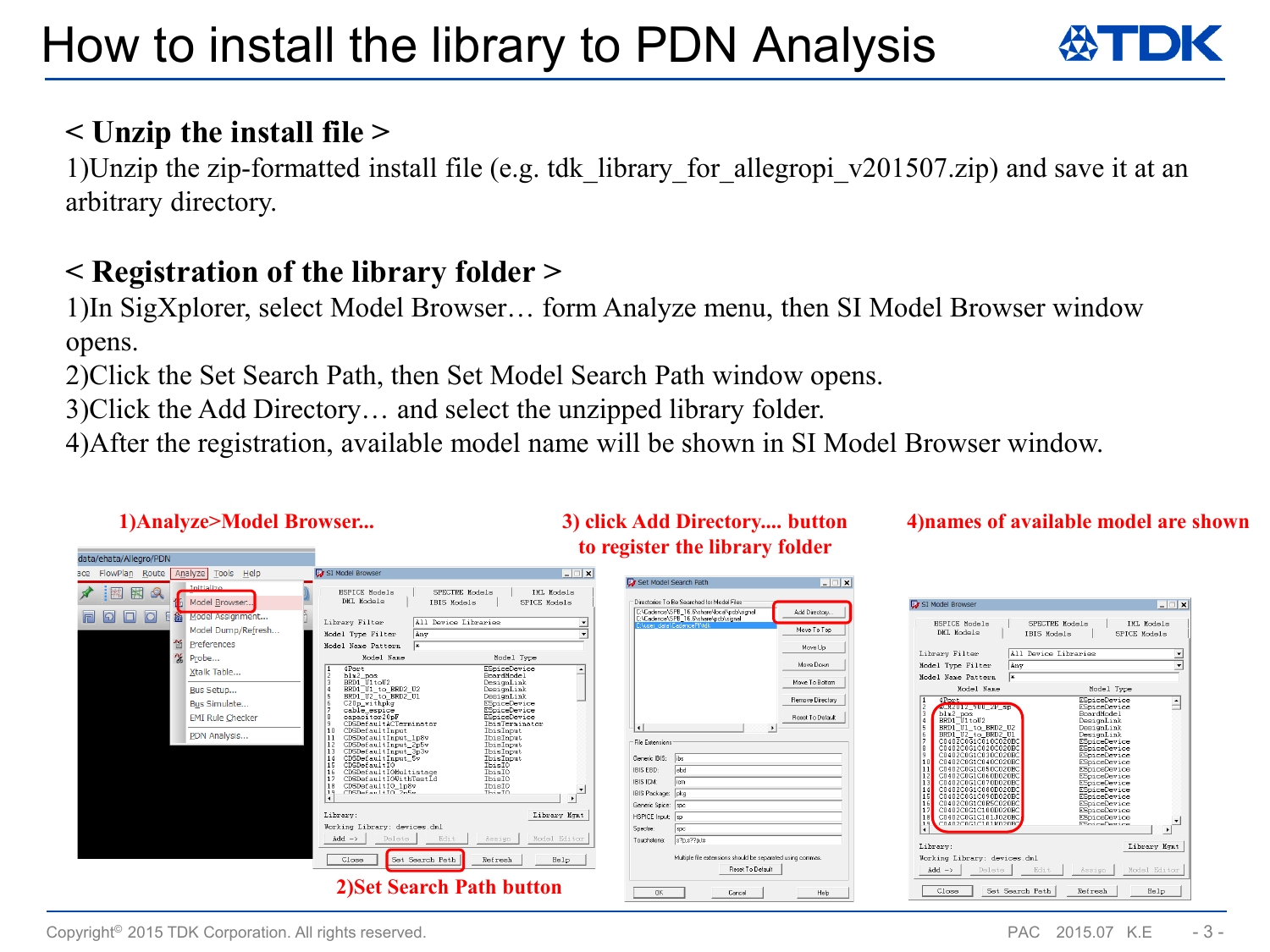# How to use the library with PDN Analysis

# **< Placement of the model >**

- 1) Open a PCB data. Select Model Assignment… from Analyze menu, then Signal Model Assignment window opens. Select the part that you want to assign the simulation model with and click Find Model button.
- 2) In SI Model Browser window, select "EspiceDevice" for Model Type Filter. Delete the content of Model Name Pattern and click the Tab key, then available models are listed. Select the model that you want to use and click Assign button, then simulation model is assigned with the selected part.

| DN                |                                                                     |               |
|-------------------|---------------------------------------------------------------------|---------------|
| FlowPlan<br>Route | Analyze<br>Tools<br>He                                              | cāde          |
| Q<br>蹴            | Initialize<br>Model Browser<br>笝                                    | 뺞<br>!#<br>88 |
|                   | Model Assignment<br>甾                                               | m<br>ň        |
|                   | Model Dump/Refresh<br>偤<br>Preferences<br>笘<br>Probe<br>Xtalk Table |               |
|                   | Bus Setup<br>Bus Simulate<br><b>EMI Rule Checker</b>                |               |
|                   | PDN Analysis                                                        |               |
|                   |                                                                     |               |
|                   |                                                                     |               |
|                   |                                                                     |               |

### **1)Analyze>Model Assignment... 2)Select the part and click Find Model... 3)Select the model**

Signal Model Assignment  $\Box$ Devices | BondWires | RefDesPins | Connectors | DevType Value/Refdes Signal Model Display Filters  $\sqrt{ }$  Device Class:  $\sqrt{*}$ Device Type: \*  $\overline{z}$ Refdes Model Assignment C0402C0G1C010C020BC Model:  $\overline{\phantom{a}}$ Auto Setup Create Model Find Model. Edit Model Assignment Map File Save By Device. Load By Device. Save By Refdes. Load By Refdes.  $\Box$  Include ORIGINAL Model Path in Map File Clear All Model Assignments  $OK$ Cancel Preferences. Help

#### $\Box$   $\times$ SI Model Brow HSPICE Models SPECTRE Models IML Models DML Models IBIS Models SPICE Models **EspiceDecice** All Device Libraries Library Filter Model Type Filter ESpiceDevice **delete, then Tab key**Model Name Pattern Model Name Model Type ESpiceDevice ESpiceDevice ESpiceDevice<br>ESpiceDevice<br>ESpiceDevice<br>ESpiceDevice<br>ESpiceDevice<br>ESpiceDevice CR402CRG1CR30CR20B C0402C0G1C030C020BC<br>C0402C0G1C050C020BC<br>C0402C0G1C060D020BC<br>C0402C0G1C070D020BC<br>C0402C0G1C070D020BC C0402C0G1C080D020B0 CR402CRG1CR90D020BC **ESpiceDevice** C0402C0G1C0R5C020B ESpiceDevice<br>ESpiceDevice  $\begin{array}{r} 11 \\ 12 \\ 13 \\ 14 \\ 15 \\ 16 \\ 17 \\ 18 \\ 19 \\ 19 \\ 20 \end{array}$ C0402C0G1C101J02 ESpiceDevice C0402C0G1C101K020B ESpiceDevice C0402C0G1C120J020B ESpiceDevice CR402CRG1C128M020RG ESpiceDevice<br>ESpiceDevice<br>ESpiceDevice C0402C0GIC120K020BC<br>C0402C0GIC150K020BC<br>C0402C0GIC150K020BC<br>C0402C0GIC180J020BC<br>C0402C0GIC180K020BC ESpiceDevice  $\mathbf{r}$ ESpiceDevice Library: tdk\_capacitors.dml Library Mgmt Working Library: devices.dml  $Add \rightarrow$ Delete | Assign indel Editor  $Close$ Set Search Path Refresh Help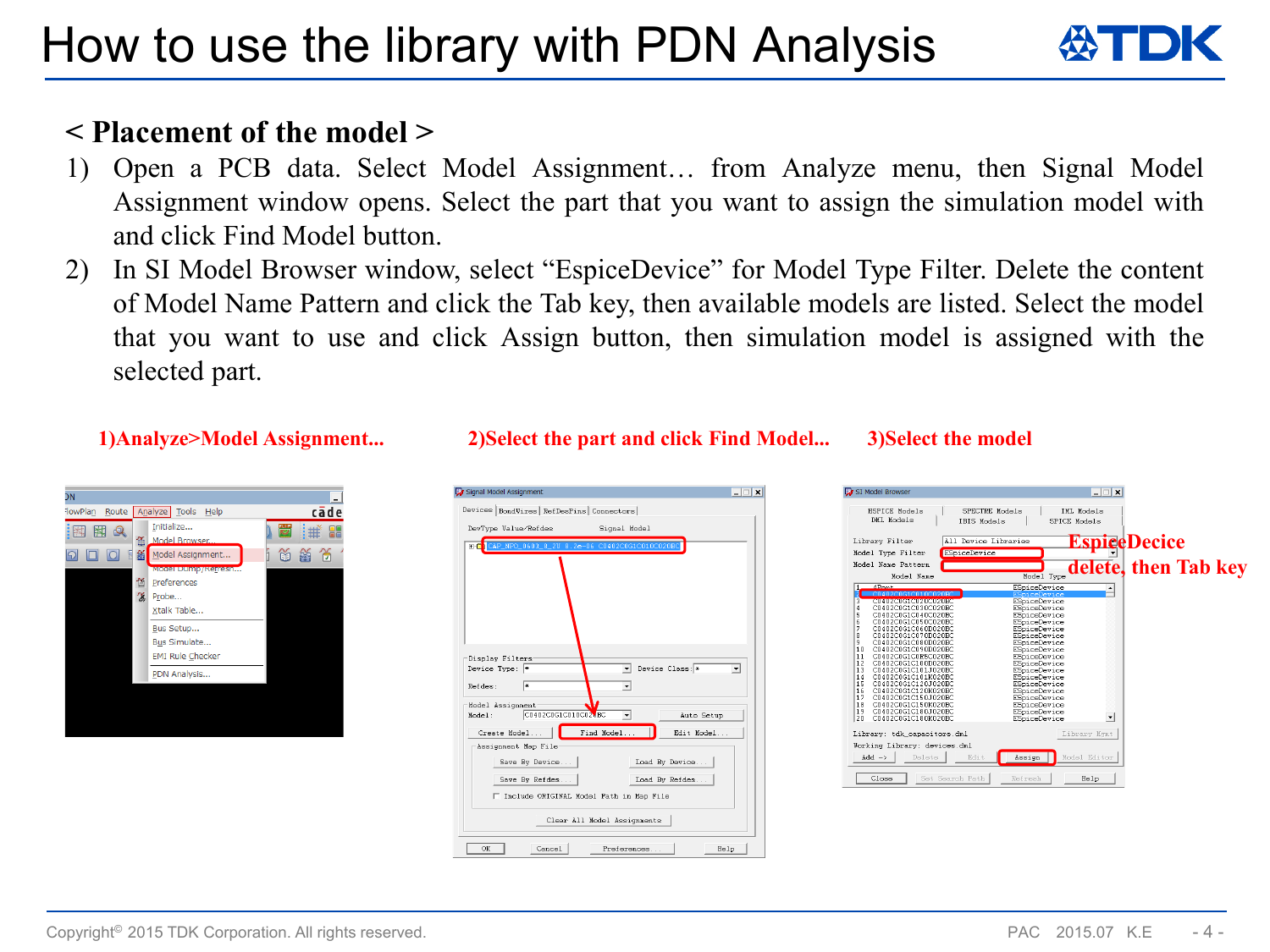

## **< Comparison between equivalent circuit models and measured data >**

Comparison between the equivalent circuit models and measured data are shown in the following. Since the equivalent circuit models well match to measured results as shown in the following pages, simulation result that matches to actual property can be obtained.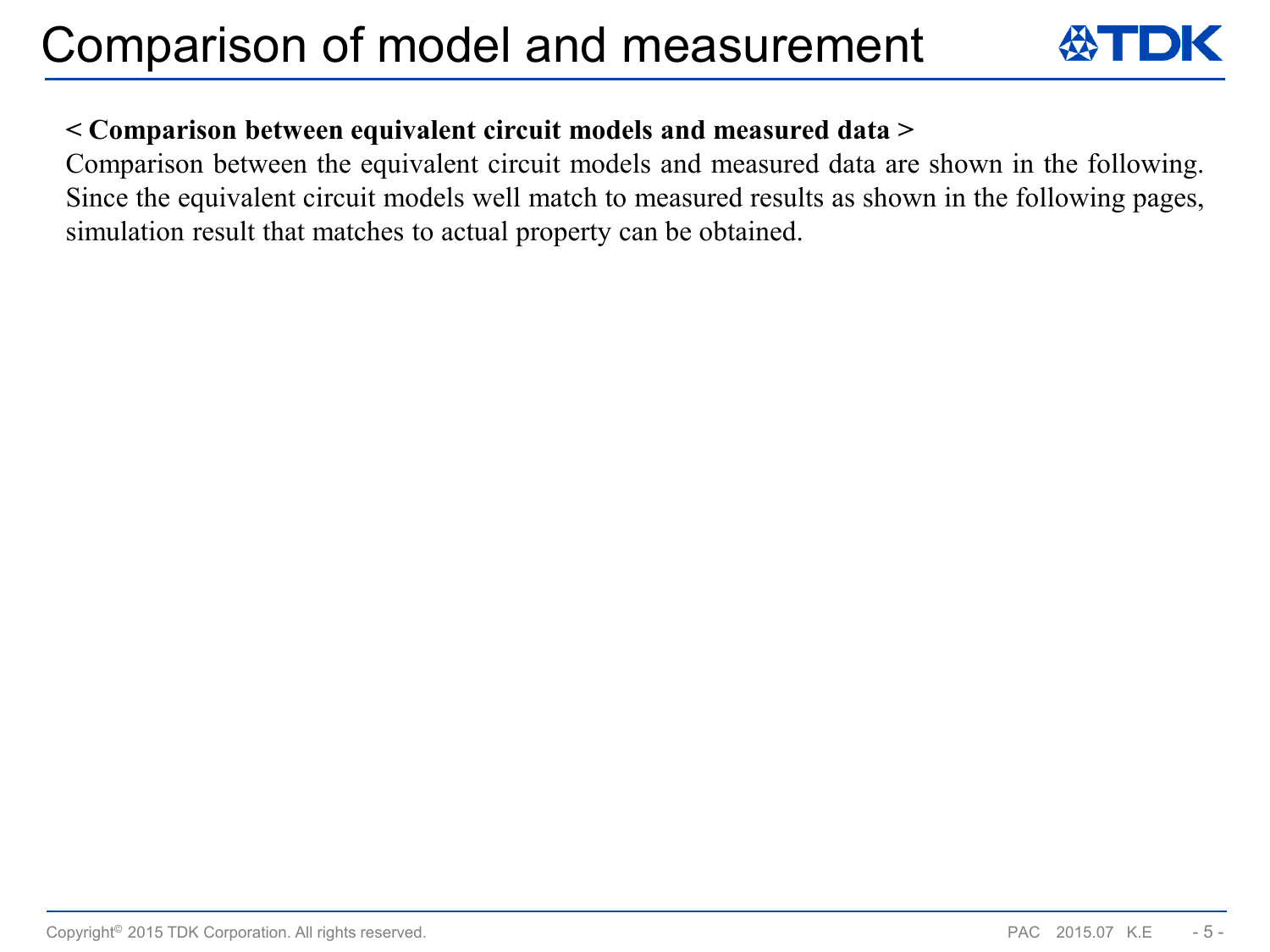# **Capacitor "C0603CH1H101J030BA" Capacitor "C1005X5R1A105K050BB"**